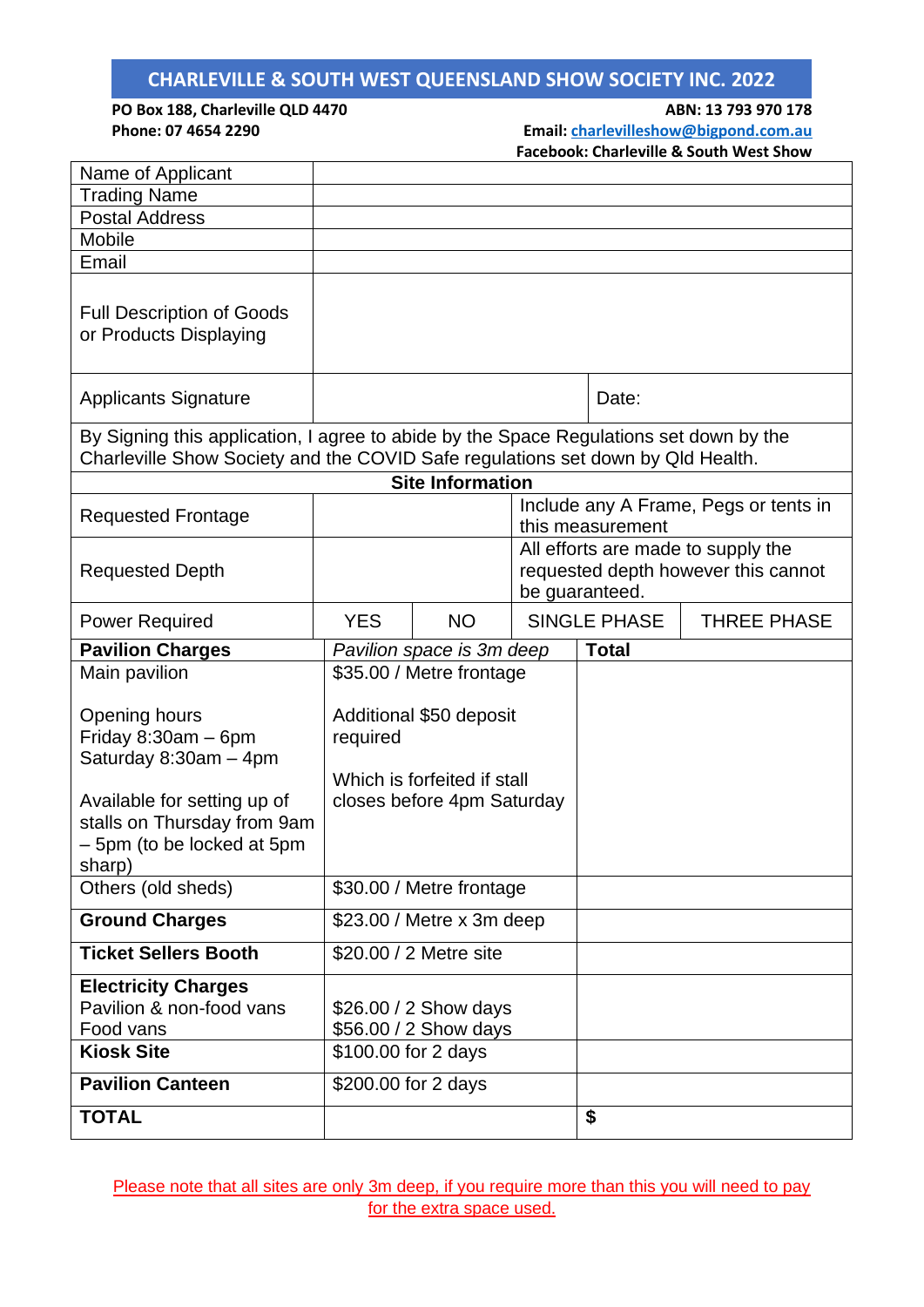**PO Box 188, Charleville QLD 4470 ABN: 13 793 970 178 Phone: 07 4654 2290 Email: [charlevilleshow@bigpond.com.au](mailto:charlevilleshow@bigpond.com.au) Facebook: Charleville & South West Show**

### **Terms & Conditions**

A Certificate of Currency for Public Liability must accompany this application.

APPLICATIONS WITHOUT PUBLIC LIABILITY WILL NOT BE ACCEPTED It is necessary that all electrical cords and electrical equipment used on the Charleville Showground be tested and tagged as per legislation.

#### **COVID-19 REQUIREMENTS:**

Stallholders must have their own COVID Safe Plan for their stall, and must ensure that their stall meets the key principles of COVID Safe requirements at all times.

Please attach a valid copy of your COVID SAFE PLAN, CHECKLIST AND COMPLIANCE CERTIFICATE where relevant to your business type.

Food Market Stalls

[https://www.covid19.qld.gov.au/\\_\\_data/assets/pdf\\_file/0019/132292/covid-safe-checklist](https://www.covid19.qld.gov.au/__data/assets/pdf_file/0019/132292/covid-safe-checklist-dining-and-drinking.pdf)[dining-and-drinking.pdf](https://www.covid19.qld.gov.au/__data/assets/pdf_file/0019/132292/covid-safe-checklist-dining-and-drinking.pdf) and

All other unrestricted businesses need to complete the Covid Safe Plan, Covid Safe Event Checklist and supply a copy of the checklist and statement of compliance.

Checklist: [https://www.covid19.qld.gov.au](https://www.covid19.qld.gov.au/)

Compliance Certificate: [https://www.covid19.qld.gov.au](https://www.covid19.qld.gov.au/)

No site applications will be processed without insurance or covid-19 paperwork supplied.

Please note – camping is available within the showgrounds. Camping is NOT under any circumstances or for any reason permitted at your stall sites.

It is your responsibility to ensure that all electrical cords are tagged and also covered to ensure it is not a trip hazard to pedestrian traffic.

**We are a committee of volunteers and as such will not put up with any disrespectful or abusive behaviour.** 

**I have read, and agree to abide by the Charleville & South West Queensland Show Society Inc. Safety Guidelines and Emergency Procedure and the above terms and conditions.** These Guidelines and Procedures will remain in my possession for reference for the duration of the 2022 Charleville Show.

Remember signing this application, you agree to abide by the Space Regulations set down by the Charleville Show Society, terms listed and the COVID Safe regulations set down by Qld Health.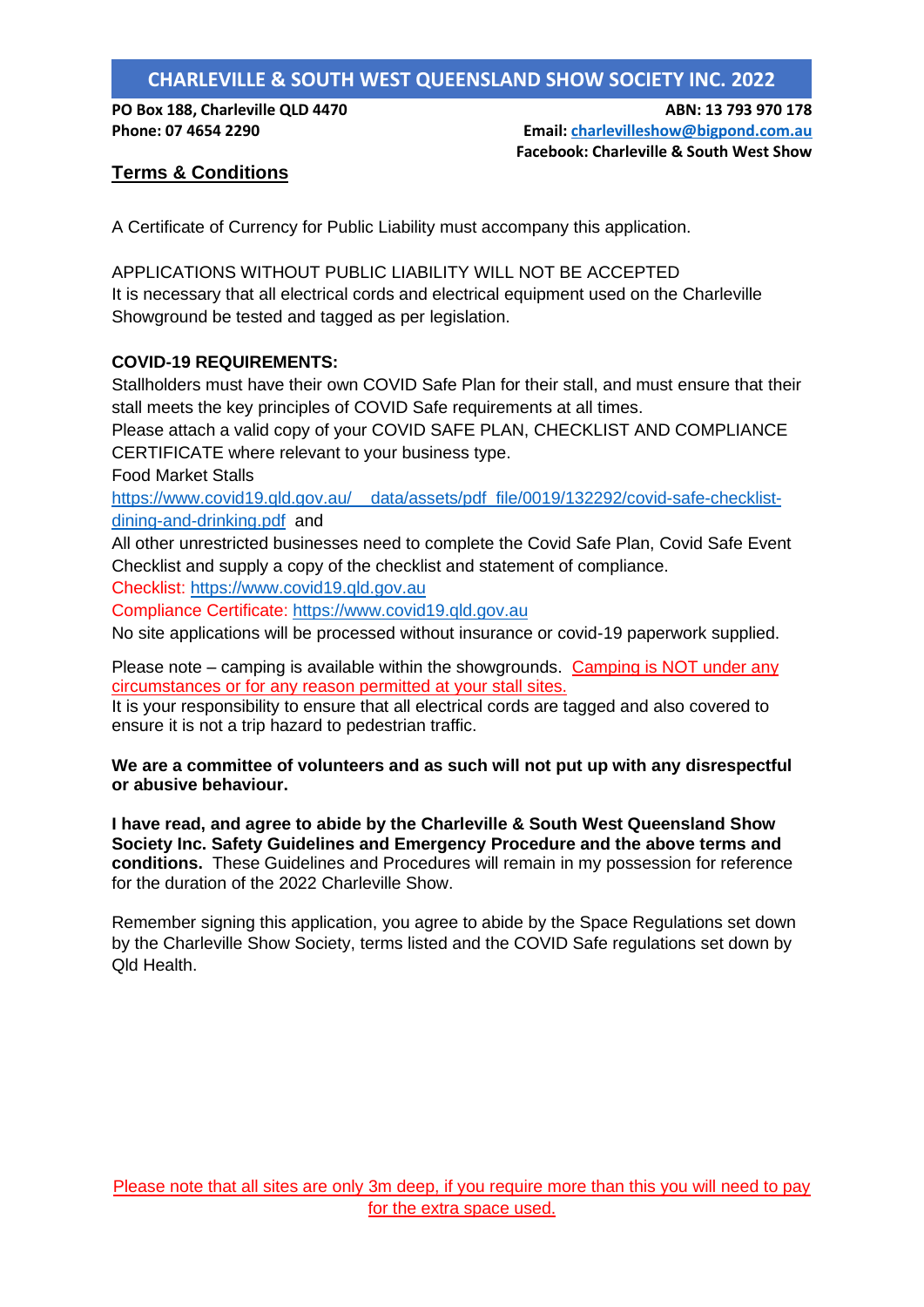#### PO Box 188, Charleville QLD 4470 Phone: 07 4654 2290

Email: charlevilleshow@bigpond.com.au **Facebook: Charleville & South West Show** 

ABN: 13 793 970 178

## **Banned Items List**

Please note that any items listed on the Queensland Ag Shows Banned Items List are strictly prohibited and applications relating to the sale of prohibited goods will not be considered.



PO Box 240, Rocklea QLD 4106 Phone: (07) 3277 7747 Email: admin@queenslandshows.com.au

#### LIST OF BANNED ITEMS AT AGRICULTURAL SHOWS

- x Drug Related Goods (including End explicit and Hardcore T-Shirts<br>
x Explicit and Hardcore T-Shirts<br>
x Fake Cigarettes<br>
x Fireworks – Crackers<br>
x Fuel type Fire Lighters (Zippo)
- 
- 
- 
- 
- x<br>
Horns and Trumpets<br>
x<br>
Knives (including Pen Knives)<br>
x<br>
Laser Pointers
- 
- 
- Metal and wooden Martial Art **x** Water Bomb Nunchakus
- - × Playing Cards (nude or lurid)
	- $\boldsymbol{\varkappa}$ Pressure Pack Snow
	- **x** Pressure Pack Fart Gas<br> **x** Silly String
		-
		- × Stink Bombs
	- × Bouncing Beans
	- sainting beans<br>
	Shang-hi/sling shots<br>
	x Bomb Bags<br>
	x Fire Wallets
		-
		-
		-

Toy Guns are acceptable, however the following are not:-

- $\pmb{\times}$ **Ball Bearing Guns**
- $\boldsymbol{\mathsf{x}}$ **Eight Shot Caps**
- Pellet Guns  $\boldsymbol{\mathsf{x}}$
- $\pmb{\times}$ Pop Downs (Throw Downs)
- $\pmb{\times}$ Potato Guns
- Replica Guns (bullet type)  $\pmb{\times}$
- Roll Caps  $\boldsymbol{\mathsf{x}}$
- $\boldsymbol{\mathsf{x}}$ **Strip Caps**
- $\mathbf{x}$ Water Pistols over 150mm (6")
- Gel Blaster Guns  $\boldsymbol{\mathsf{x}}$

Samurai Swords, English Swords and Fencing Swords are to be sold in Sealed Packages by Licensed Traders ONLY.

This list complies with Queensland Chamber of Agricultural Societies agreed list of banned items.